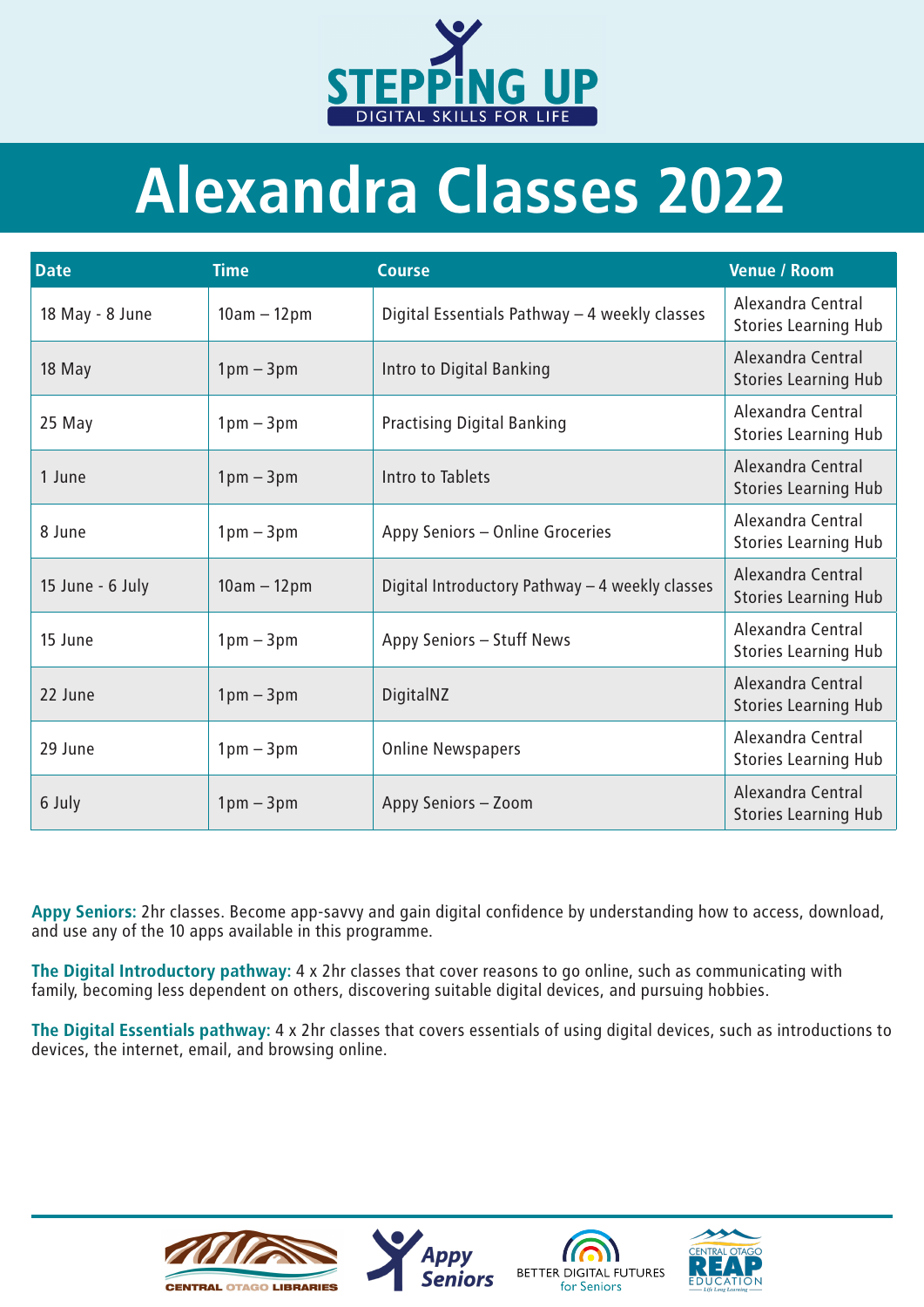| <b>Date</b>      | Time                        | <b>Course</b>                                   | <b>Venue / Room</b>     |
|------------------|-----------------------------|-------------------------------------------------|-------------------------|
| 19 May - 9 June  | $10am - 12pm$               | Digital Essentials Pathway - 4 weekly classes   | <b>Cromwell Library</b> |
| 19 May           | $1pm - 3pm$                 | Intro to Digital Banking                        | <b>Cromwell Library</b> |
| 26 May           | $1pm - 3pm$                 | <b>Practising Digital Banking</b>               | <b>Cromwell Library</b> |
| 2 June           | $1pm - 3pm$                 | Intro to Tablets                                | <b>Cromwell Library</b> |
| 9 June           | $1 \text{pm} - 3 \text{pm}$ | Appy Seniors - Online Groceries                 | <b>Cromwell Library</b> |
| 16 June - 7 July | $10am - 12pm$               | Digital Introductory Pathway - 4 weekly classes | <b>Cromwell Library</b> |
| 16 June          | $1 \text{pm} - 3 \text{pm}$ | Appy Seniors - Stuff News                       | <b>Cromwell Library</b> |
| 23 June          | $1pm - 3pm$                 | DigitalNZ                                       | <b>Cromwell Library</b> |
| 30 June          | $1 \text{pm} - 3 \text{pm}$ | <b>Online Newspapers</b>                        | <b>Cromwell Library</b> |
| 7 July           | $1pm - 3pm$                 | <b>Appy Seniors - Zoom</b>                      | <b>Cromwell Library</b> |

Appy Seniors: 2hr classes. Become app-savvy and gain digital confidence by understanding how to access, download, and use any of the 10 apps available in this programme.



## Cromwell Classes 2022

The Digital Introductory pathway: 4 x 2hr classes that cover reasons to go online, such as communicating with family, becoming less dependent on others, discovering suitable digital devices, and pursuing hobbies.

The Digital Essentials pathway: 4 x 2hr classes that covers essentials of using digital devices, such as introductions to devices, the internet, email, and browsing online.

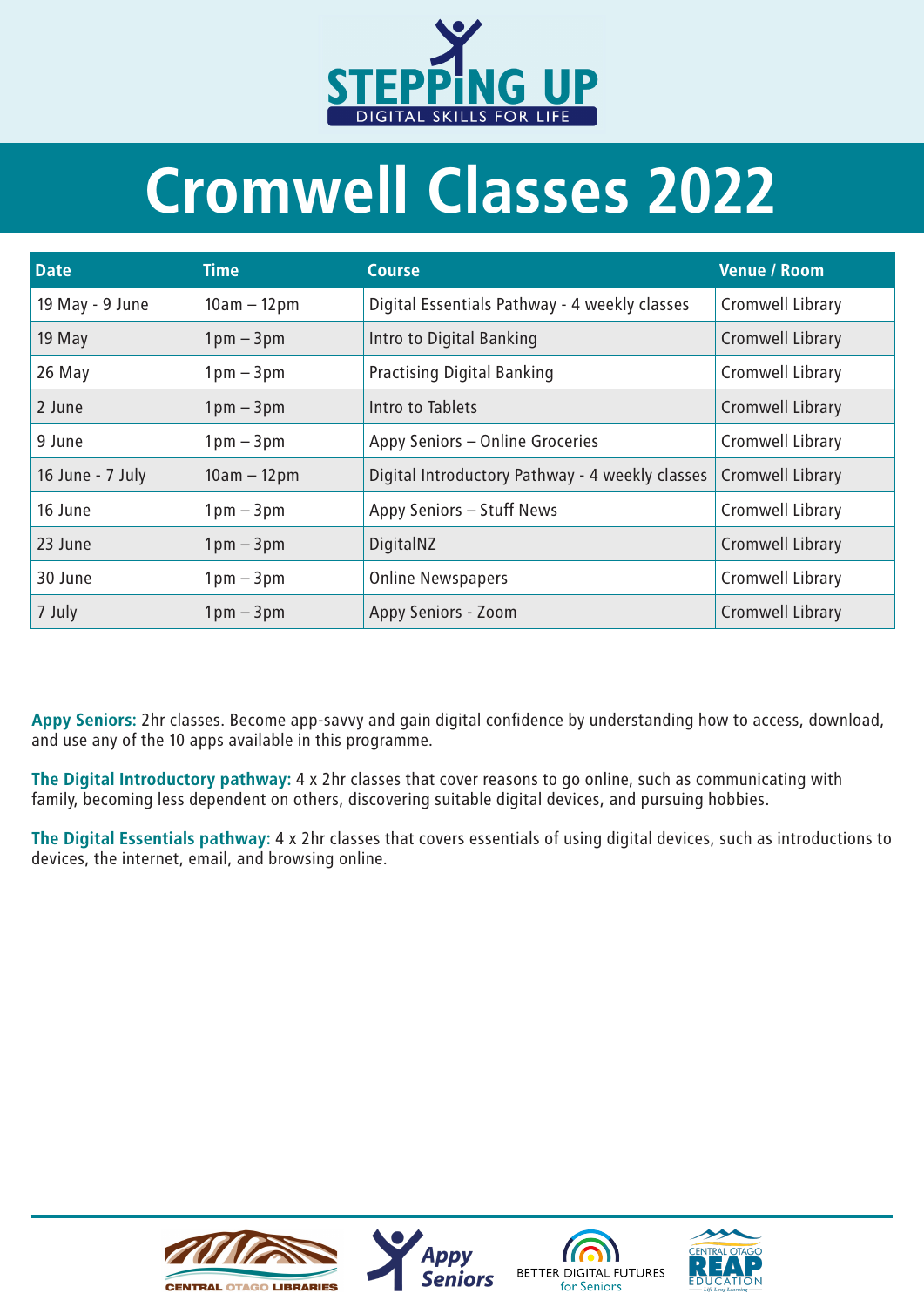

## Roxburgh Classes 2022

| <b>Date</b>       | <b>Time</b>                 | <b>Course</b>                                   | <b>Venue / Room</b>     |
|-------------------|-----------------------------|-------------------------------------------------|-------------------------|
| 17 May - $7$ June | $10am - 12pm$               | Digital Introductory Pathway - 4 weekly classes | <b>Roxburgh Library</b> |
| 17 May            | $1pm - 3pm$                 | Intro to Digital Banking                        | Roxburgh Library        |
| 24 May            | $1 \text{pm} - 3 \text{pm}$ | <b>Practising Digital Banking</b>               | Roxburgh Library        |
| 31 May            | $1pm - 3pm$                 | Intro to Tablets                                | Roxburgh Library        |
| 7 June            | $1pm-3pm$                   | Appy Seniors - Zoom                             | Roxburgh Library        |

Appy Seniors: 2hr classes. Become app-savvy and gain digital confidence by understanding how to access, download, and use any of the 10 apps available in this programme.

The Digital Introductory pathway: 4 x 2hr classes that cover reasons to go online, such as communicating with family, becoming less dependent on others, discovering suitable digital devices, and pursuing hobbies.